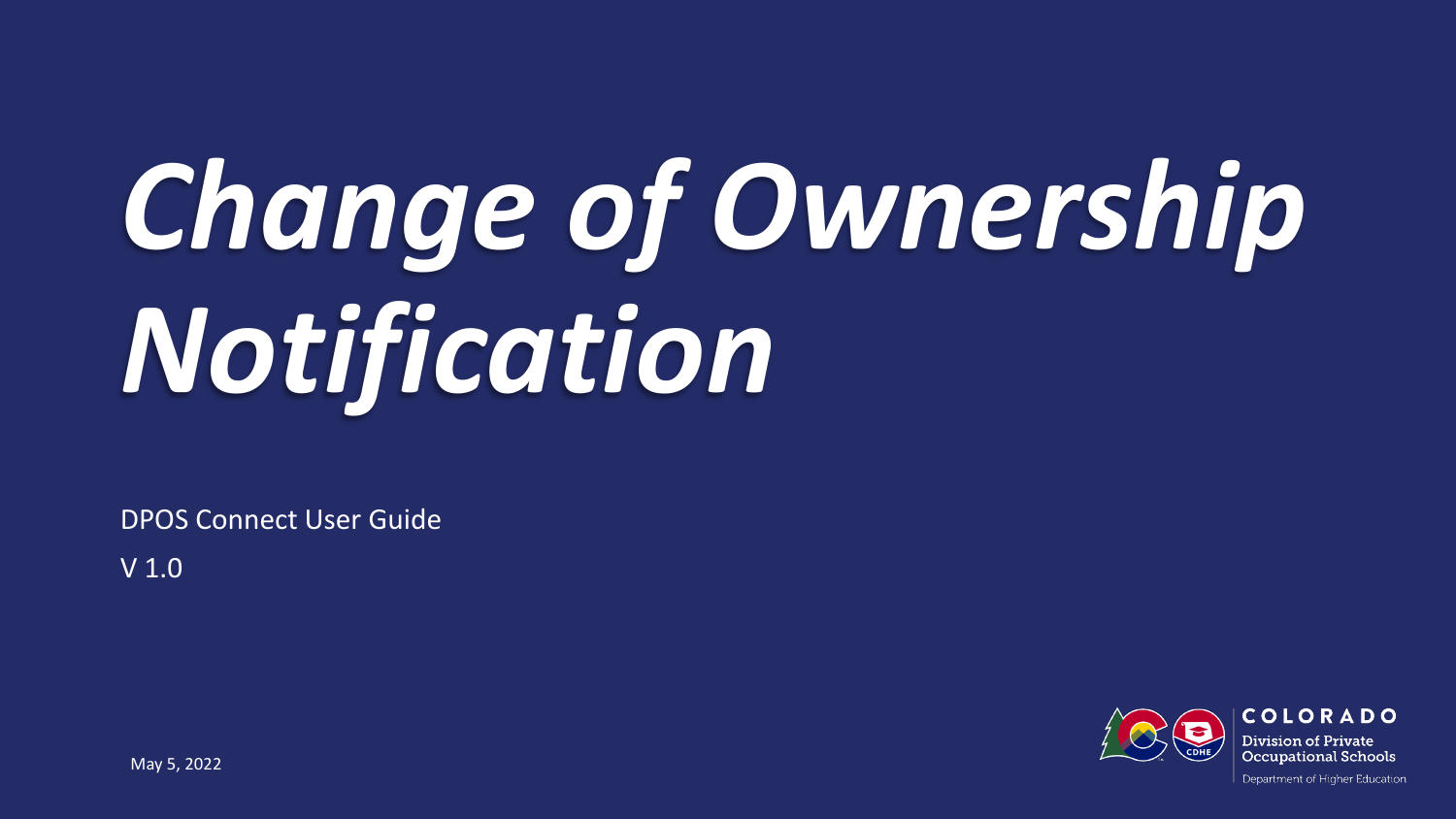# FAQ's

#### **What timeframe is allowed by the Division for submittal of a change in ownership?**

The seller, prior to the effective date of the change of ownership, shall notify the Division of Private Occupational<br>Schools using the Change of Ownership Notification in DPOS Connect. The **buyer** must submit the Change o

#### **What is the definition of ownership?**

"Ownership" means ownership of a controlling interest in the school or, in the event that the school is owned or controlled by a corporation or other legal entity other than a natural person, ownership of a controlling interest in *the legal entity owning or controlling such school. (see §23-64-116, C.R.S.)*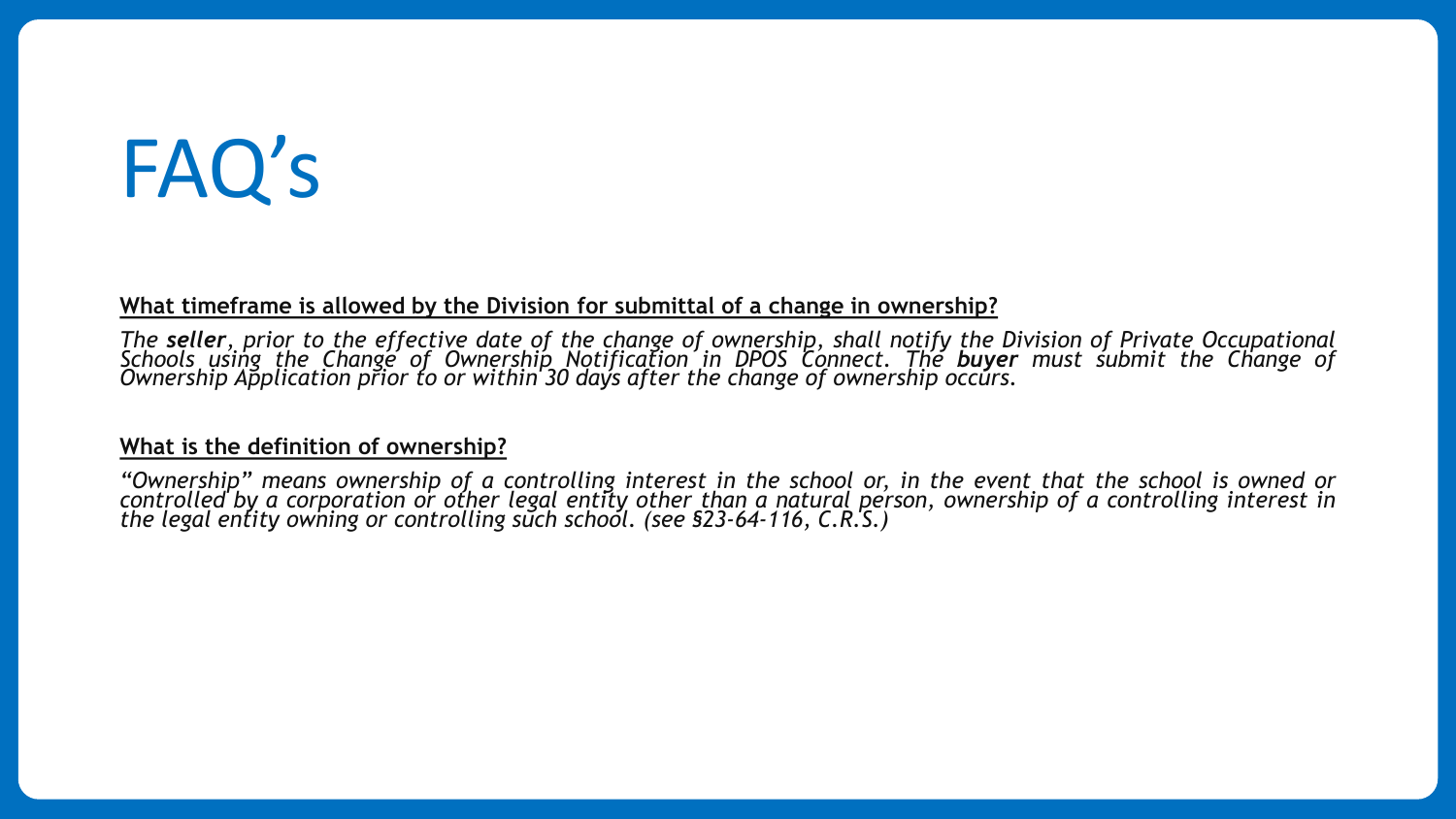# Information you will need:

- New school owner's contact information including:
	- E-mail address (will be new owner's username)
	- First and Last name
	- Phone number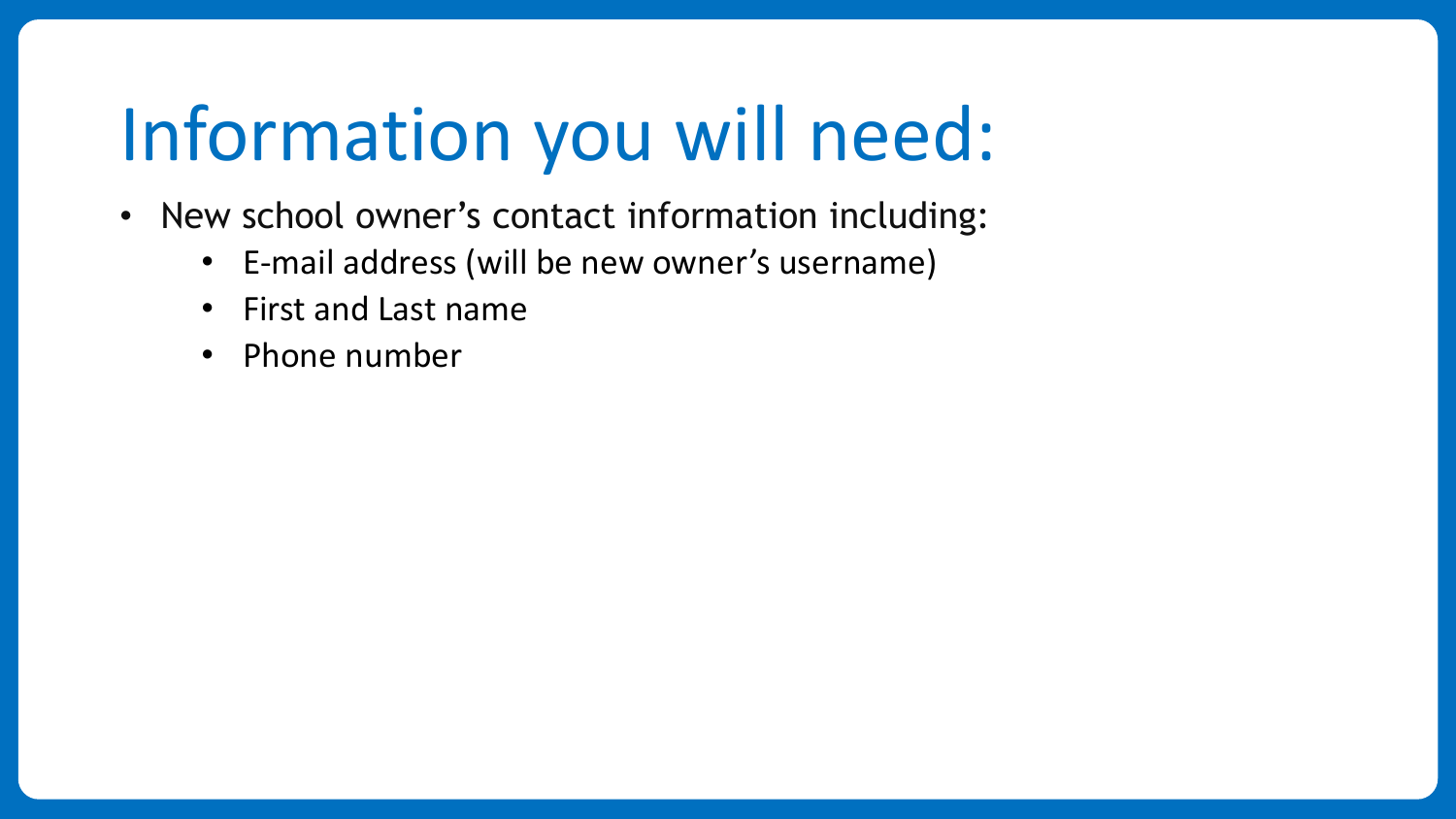## Notification to DPOS

#### **Step One: Click on the Tab**

Click on the **Applications/Forms** tab at the top of the school details page.

**Step Two: Change of Ownership Notification** Click **Change of Ownership Notification** on the list of applications/forms to start.

| ColoradoETPL.org<br>for the Eligible Training Provider List | <b>A</b> DPOS Connect ▼                                                                                                  |
|-------------------------------------------------------------|--------------------------------------------------------------------------------------------------------------------------|
| $\leftarrow$ $C$                                            | DPOS SCHOOL > SCHOOL PROFILE > CAREER SCHOOL > DPOS SCHOOL DETAILS                                                       |
| PERSONAL NAVIGATION ▼                                       | <b>DPOS SCHOOL</b>                                                                                                       |
| <b>School Profile</b><br><b>Career School</b>               | <b>■</b> DPOS School Details                                                                                             |
|                                                             | <b>STATUS</b><br><b>APPLICATIONS/FORMS</b>                                                                               |
|                                                             | <b>AGENT PERMIT APPLICATION</b>                                                                                          |
|                                                             | <b>CHANGE OF OWNERSHIP NOTIFICATION</b>                                                                                  |
|                                                             | <b>CONTACTS (D)</b><br><b>TED AGENT, ETC.)</b>                                                                           |
|                                                             | <b>NEW INSTRUCTOR</b>                                                                                                    |
|                                                             | <b>TEMPORARY OFFSITE OFFERING</b>                                                                                        |
|                                                             | <b>NOTIFICATION OF SCHOOL CLOSURE</b>                                                                                    |
|                                                             | <b>CATALOG/ENROLLMENT AGREEMENT-NEW VERSION</b>                                                                          |
|                                                             | <b>CHANGE OF NAME/LOCATION</b>                                                                                           |
|                                                             | <b>NEW PROGRAM/STAND-ALONE COURSE</b>                                                                                    |
|                                                             | <b>NEW SURETY</b>                                                                                                        |
|                                                             |                                                                                                                          |
|                                                             | <b>GO BACK TO WELCOME PAGE</b>                                                                                           |
|                                                             | Dashboard                                                                                                                |
|                                                             | <b>DETAILS</b><br><b>SURETY</b><br><b>SCHOOL DOCUMENTS</b><br><b>SCHOOL CONTACTS</b><br><b>AGENTS</b><br><b>PROGRAMS</b> |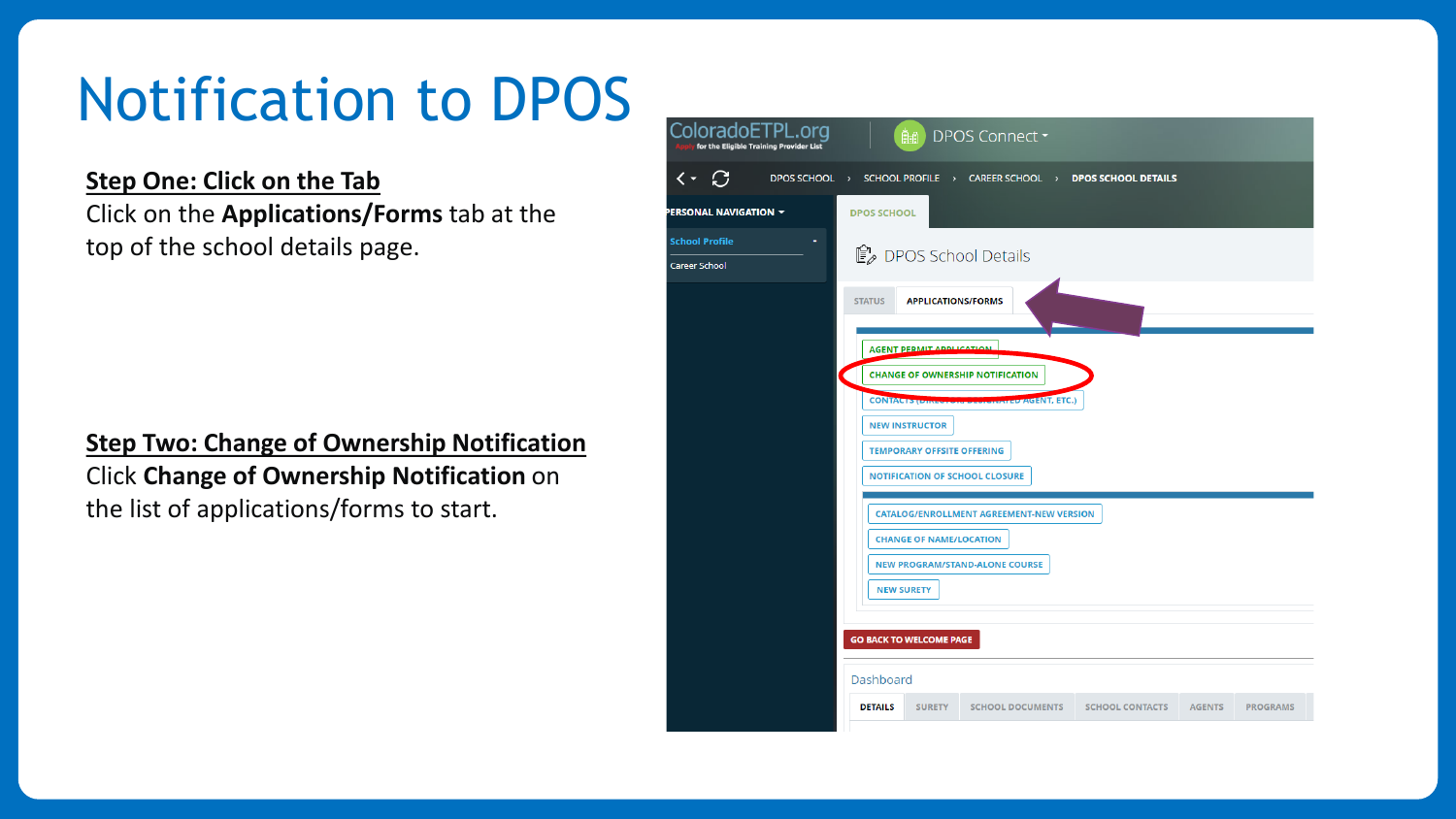### Fill Out Notification

#### **Step Three: New Owner Info**

Enter new ownership information including the new owner's email address which will become their username to login to DPOS Connect after the notification is approved by DPOS.

#### **Step Four: Effective Date of Sale**

Click on the calendar icons to select the date of sale.